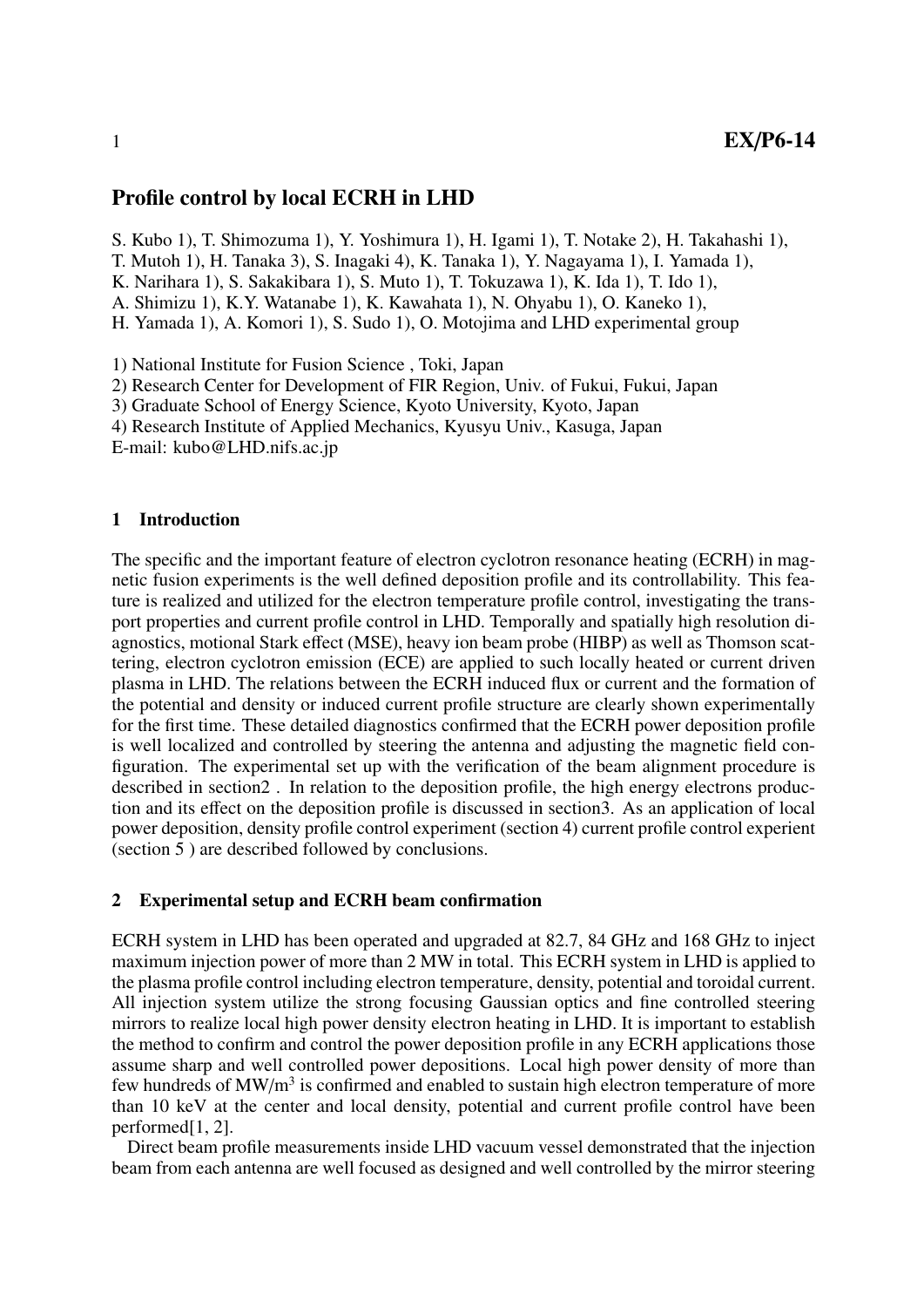system. The antenna beam alignments and its controllability are the keys for the physics experiment. All the antennas installed in the LHD are designed to focus the injection beams and control the injection angle so that the power deposition profile is controlled depending on the experimental purposes. The antenna mirror systems are designed using the Gaussian optics code. Antenna performances were checked with low power source before installation on LHD. The alignments of the mirror setting were checked only by He-Ne laser after installation on LHD. In order to confirm the hot beam performance inside the LHD vacuum vessel, beam patten measurements

and injection angle controllabilities are checked. The beam pattern measurements have been performed with thermal paper or liquid crystal plates outside of the vacuum vessel, so far, since they easily give direct information on the required position. A new method adopts infra-red camera measuring the temperature rise of a Kapton sheet target set inside the vacuum vessel. The Kapton is adopted due to several preferable characteristics for measuring beam pattern in side vacuum vessel. Adequate absorption for microwave is required to measure the beam profile from temperature rise, but not burned out even with focused high power beam. Good emissivity for infra-red region, adequate thermal capacity and conductivity are also necessary for the precise estimation of the beam pattern. In addition, unflamable and dust free natures are especially important for in vessel measurement. Reference lines and ticks is formed by weaving a thin nichrome thread on the screen. These were utilized to correct and calibrate the viewing angle distortion of the infra-red images. In such a way, the method of high power beam measurement in the vacuum vessel is established and the beam quality, alignment and its controllability are confirmed inside the vacuum vessel for almost all ECRH antenna. Figure



Figure 1: *Photo showing the configuration of the beam patten measurement inside LHD vacuum vessel. Taraget screen of Kapton is placed on the mid-plane of the LHD.*

1 is the photo showing the measuring configuration of the beam from U-port antenna.

The power deposition profile by ECRH in LHD is well defined estimated by the direct beam measurement inside LHD and the power modulation analysis[3]. Experimentally deduced power deposition profile well agree with the result from ray tracing calculation.

#### 3 High energy electrons

The generation of supra-thermal electrons can alter the power deposition profile by the change of absorption mechanism and the resultant supra-thermal electrons can drift out to broaden the power deposition profile by relaxing its energy at the other flux surfaces than that where the power directly absorbed[3]. In order to clarify the generation mechanism of the supra-thermal electrons and their interaction with ECRH, second and higher harmonics ECE are calculated and compared with the experiment.

The spectrum of electron cyclotron emission (ECE) is used to estimate the bulk electron temperature for optically thick plasma, but they are sensitive to the supra-thermal electrons due to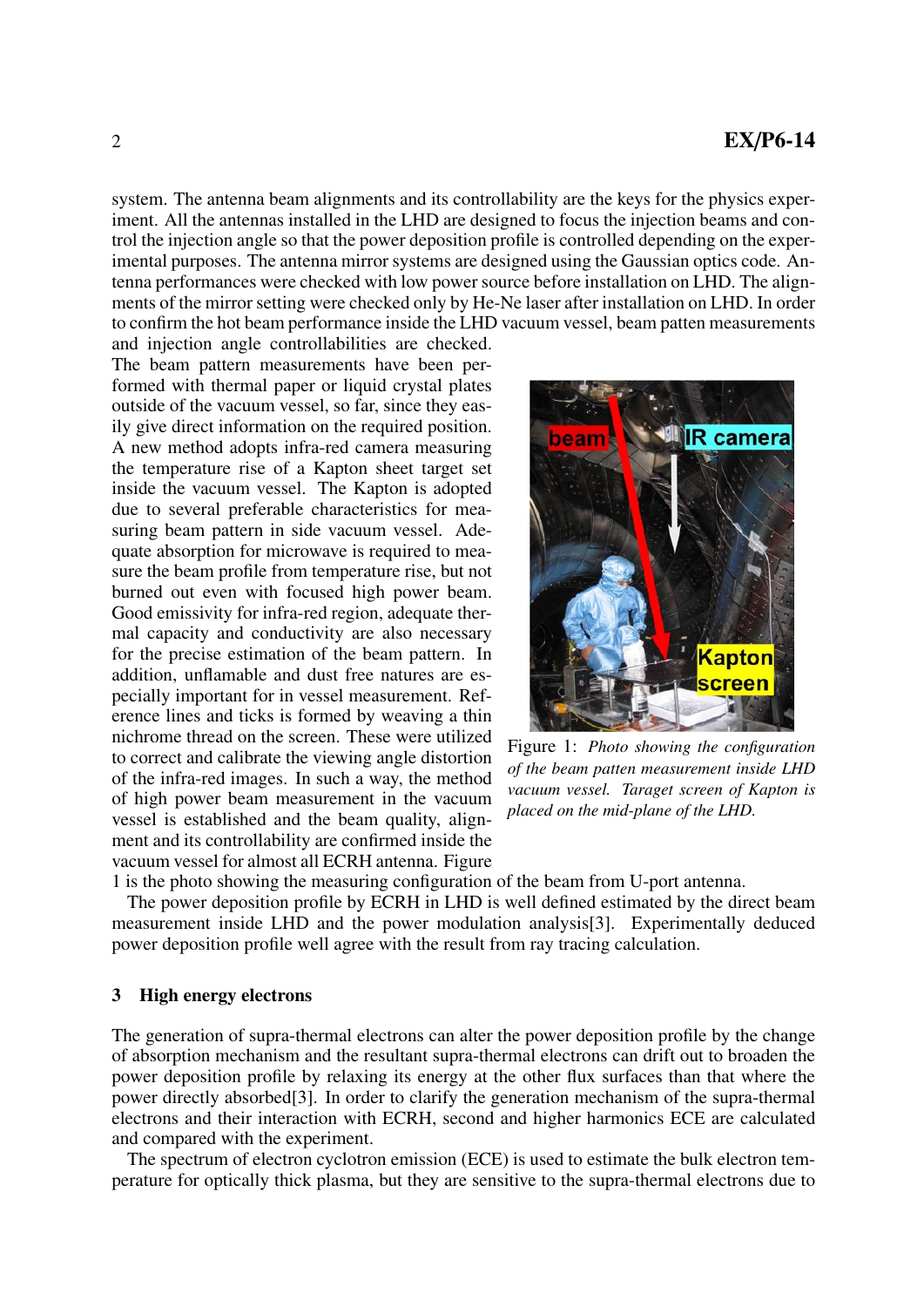



Figure 3: *T*<sup>e</sup> *profiles at time slices indicated*

Figure 2: *Time evolutions of stored energy, by arrows in the left figure. electron density and radiation during low density, high power ECRH experiment.*

relativistic shift of the cyclotron frequency and non-thermal emission, in particular at optically thin frequency region. High power electron cyclotron resonance heating (ECRH) is a powerful tool to control the local electron pressure and current, but heating and current drive themselves rely on the deformation of the electron velocity distribution function and can generate suprathermal electrons.

The production and its thermalization of non-thermal electrons also affects the power deposition profile and might be the reason why the high temperature states is not stable. Non-thermal electrons are intensionally produced by further reducing the electron density below  $2 \times 10^{18}$  m<sup>-3</sup>. The profile of the non-thermal electrons and energy are estimated from ECE non-thermal emission, soft and hard X ray pulse height analysis. The presence of such high energy electrons can broaden the power deposition profile and can affect the stable sustainment of the high electron temperature states.

High power ECRH experiments have been performed on relatively low density ( $n_e \leq 0.3$ )  $\times$  10<sup>19</sup> m<sup>-3</sup>) with total input power of 1.8 MW. Typical discharge waveform are shown in Fig.2. ECRH power from 1-77 GHz, 1-84 GHz, 2-82.7 GHz and 3-168 GHz is injected



Figure 4: *Example of ECE spectrum calculation for*  $bulk \, n_{\rm e} = 2 \times 10^{18} \, m^{-3}, \, T_{\rm e,0} = 8 \, keV, \, 0.01\% \, high$ *energy*

to LHD stepwise successively to attain 1.8 MW in total. the density is adjusted to keep  $n_e \leq$  $0.3 \times 10^{19}$  m<sup>-3</sup> as shown in the second column. Stored energy increases almost in proportional with power ant attains 80 kJ. Central electron temperature reaches 10 keV at the power level of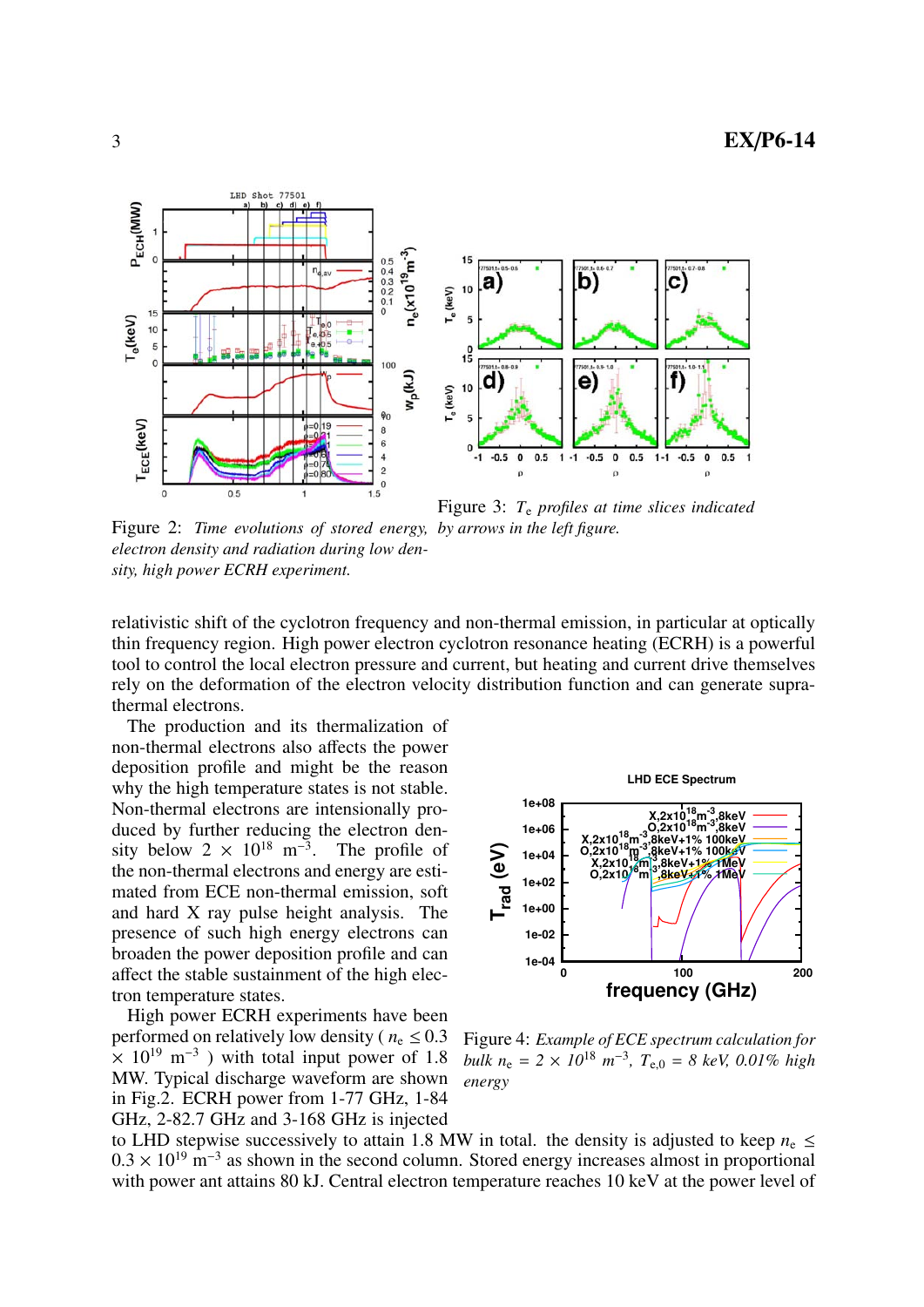1 MW, but saturates or scatters at more than 1MW. Electron temperature profiles at each power level measured are shown in Fig.3 . These profiles, especially at the last two time slices shows data scattering feature near the magnetic axis. In the bottom column of Fig.2 are shown the ECE radiation temperature evolutions at  $\rho = 0.2, 0.3, 0.5, 0.6, 0.7, 0.8$ . The peripheral channels (  $\rho$ =0.7 and 0.8) clearly shows non-thermal feature at more than 1 MW power level. Hard X-ray pulse height analysis (PHA) along several vertical chords are performed simultaneously. The X-rays at energy range up to 100 keV are observed toward the end of the discharge, just as the grows of the ECE at the peripheral channels. The change of the ECE spectrum is compared with the simulated one by assuming the supra-thermal electrons derived from Hard X-ray PHA. ECE spectrum calculation solving radiation transfer equation along the line of sight shows [4, 5].

The change in ECE spectra due to the presence of high energy electrons at optically thick frequency is small due to re-absorption as shown in Fig.4. The change in ECE spectra is more sensitive at optically gray or thin frequency which corresponds to the 2nd harmonic electron cyclotron at plasma peripheral region. Measured and calculated ECE spectra shows in good correspondence assuming the high energy electron of 100 keV and 0.01-0.1 % of bulk electron density.

These results indicated that the ECE spectra measurement is sensitive to the presence of high energy electrons, but re-absorption mechanism suppress the non-thermal emission at optically thick region. Taking into account of the HX, SX pulse height analysis result, the power deposition profile is not so much disturbed by the presence and production of the high energy electrons up to the present power level and density. These behavior of high energy electrons might become critical under the more higher power density ECRH experiment in the future.

#### 4 Density profile control

The localization of the power deposition profile can also applied to the local control of the density profile as a synergetic effect with radial electric field. The density profile response to the second harmonic ECRH at ripple top and bottom is applied to the NBI target plasma. Second harmonic ECRH at ripple bottom is expected to enhance direct radial electron flux. This direct flux can trigger radial electric filed transition as a result.

Density clamping or pump out is the common phenomena in tokamaks and helical systems during high power density heating, in particular electron cyclotron resonance heating. These phenomena are discussed in terms of the



Figure 5: Vertically elongated cross section of Mod-B, flux surfaces, second harmonic resonance layers and ECRH beams for ripple a) top and b) bottom heating geometries. for  $R_{ax} = 3.60$  m.

enhanced electron diffusion induced by the perpendicular acceleration in velocity space and the resultant electric field [7, 8, 9]. It is also pointed out that the change in the electron temperature profile can enhance radial flux due to a non zero off-diagonal term in the transport matrix which can be appreciable by the excitation of turbulent instabilities like trapped electron modes[10]. If the change of the particle flux and the resultant electric field can be localized by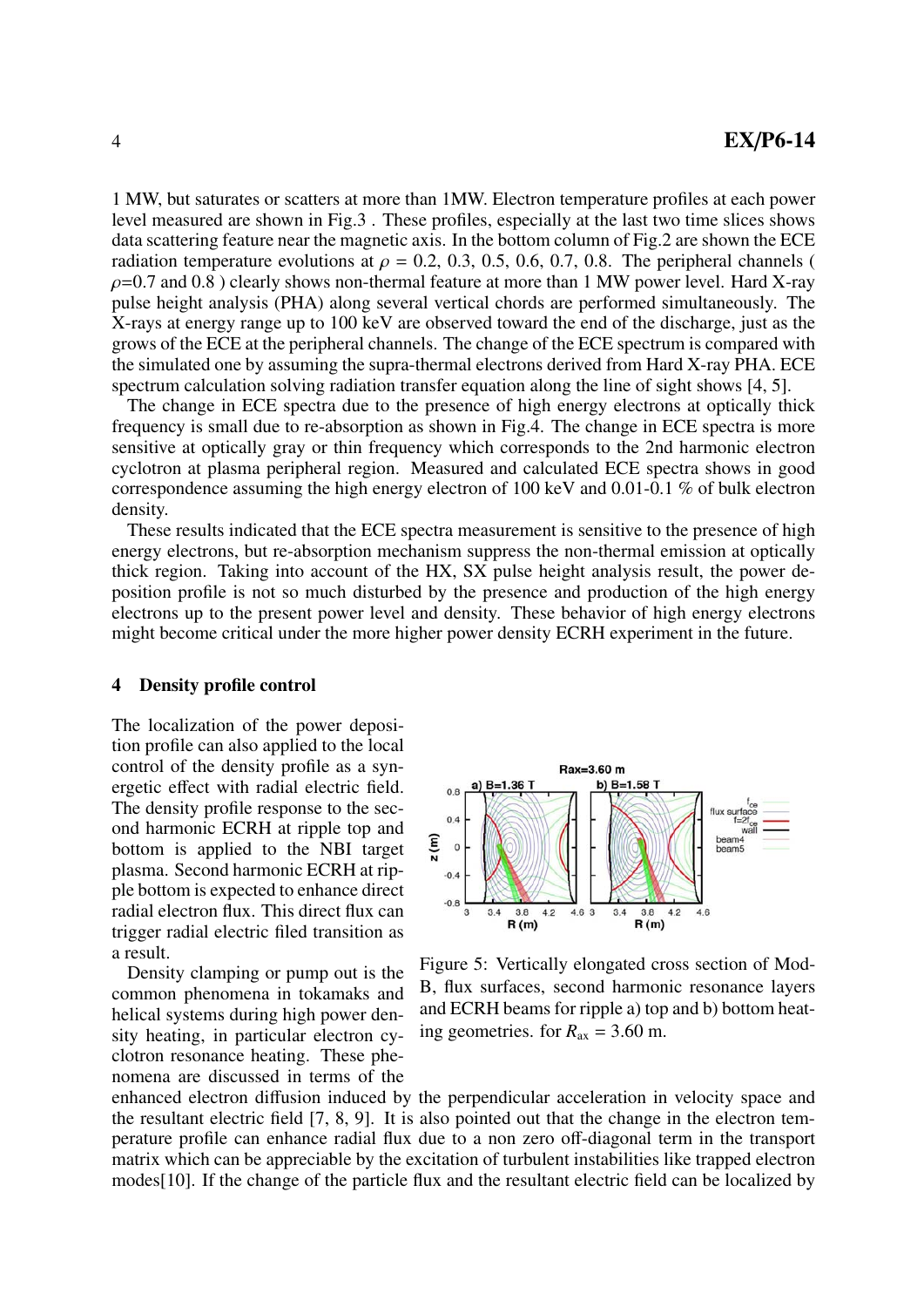the local heating of ECRH, it can be a powerful knob for the control of the particle as well as the heat transport. In order to distinguish the effect of enhanced electron flux directly driven by the ECRH or enhanced diffusion due to the change in the electron temperature or off-diagonal transport matrix, series of experiments are performed. High power density local second harmonic X (X2) mode ECRH is applied to NBI target plasma at ripple top or bottom resonance for the different ripple conditions. The difference in the transient behavior of density profile is observed between top and bottom heating, or high and low ripple configurations. X2 mode is selected because the perpendicular acceleration is more enhanced in X2 than in fundamental O mdoe (O1) mode. The role and the mechanism of ECRH induced particle flux in the particle and heat transport is discussed based on these phenomena. Such degradation of particle confinement is also observed in a tangential negative ion neutral beam (N-NB) heated plasma in LHD for low density discharges, where the electron heating is dominant but heating in parallel to the magnetic field. Such observations also support the enhancement of the off-diagonal transport term. In order to distinguish both effects, series of experiments are performd.

High power density second harmonic local ECRH is applied on the ripple top or bottom resonance position where the width of the loss cone is wider for bottom than that for top, but expected power deposition profile is identical to each other in LHD. In order to enhance the difference in the electron flux by ECRH, the heating positions and magnetic field strength are selected so that the toroidal ripple top and bottom are heated but keeping the identical normalized radial position on the same vertically elongated cross section. Figure 5 are shown the vertically elongated cross section of LHD with the Gaussian beams from bottom for the magnetic field strength of a) 1.36 T and b) 1.58 T for the  $R_{ax} = 3.60$  m configuration. The second harmonic resonance layer is also shown in thick red lines. Strong interactions are expected at the cross section between the injected beam and the resonance. The power deposition profiles estimated from the multi-raytracing code are confirmed to be identical and sharp at normalized minor radius,  $\rho$ =0.3, for both cases.

In order to confirm the ECRH clamping effect due to the ripple and bottom heating, similar experiments with another ripple condition are tried by changing the magnetic axis position, *R*ax. The ripple ratio is 0.15 and 0.1 for the case of  $R_{ax} = 3.60$  and 3.75 m at normalized minor radius,  $\rho = 0.3$ , where the X2 power is equivalently focused at ripple top and bottom condition. The increases in the electron temperature and stored energy in both cases for  $R_{ax} = 3.75$  m are clear, but the clamping effect is weak as compared with those for  $R_{ax} = 3.6$  m. The difference of clamping effect for both cases needs to be analyzed more in detail, but it is clear from the comparison with  $R_{ax}$ =3.60 m configuration that the density clamping is strongly related to the magnetic ripple rate at the heating region, implying that the ECRH related physics plays an important role in the clamping phenomena.

In Fig. 6 are shown the time evolutions of the density, central electron and ion temperature in response to the ECRH on NB heated plasma for ripple top and bottom resonance heating conditions. In both cases, density decrease is observed by applying ECRH, but the time behavior of the decrease in the density clearly changes as the heating position. The line averaged density decreases faster in ripple bottom heating case than in top one. The decrease rate saturates in the time constant of 200 ms for the bottom heating case, while that for the top heating case keeps constant during the ECRH injection of 500 ms. Electron temperature increases within 100 ms and keeps almost constant during the injection for both cases. The profile changes of density reconstructed from a multi-chord FIR interferometer are shown in Fig.7. It should be noted that the density drops at  $\rho > 0.4$  but central part does not affected by the ECRH injection for top heating case, while that drops almost whole region for bottom heating case. The electron temperature profile changes within 0.1 s and kept almost constant during ECRH pulse for both cases.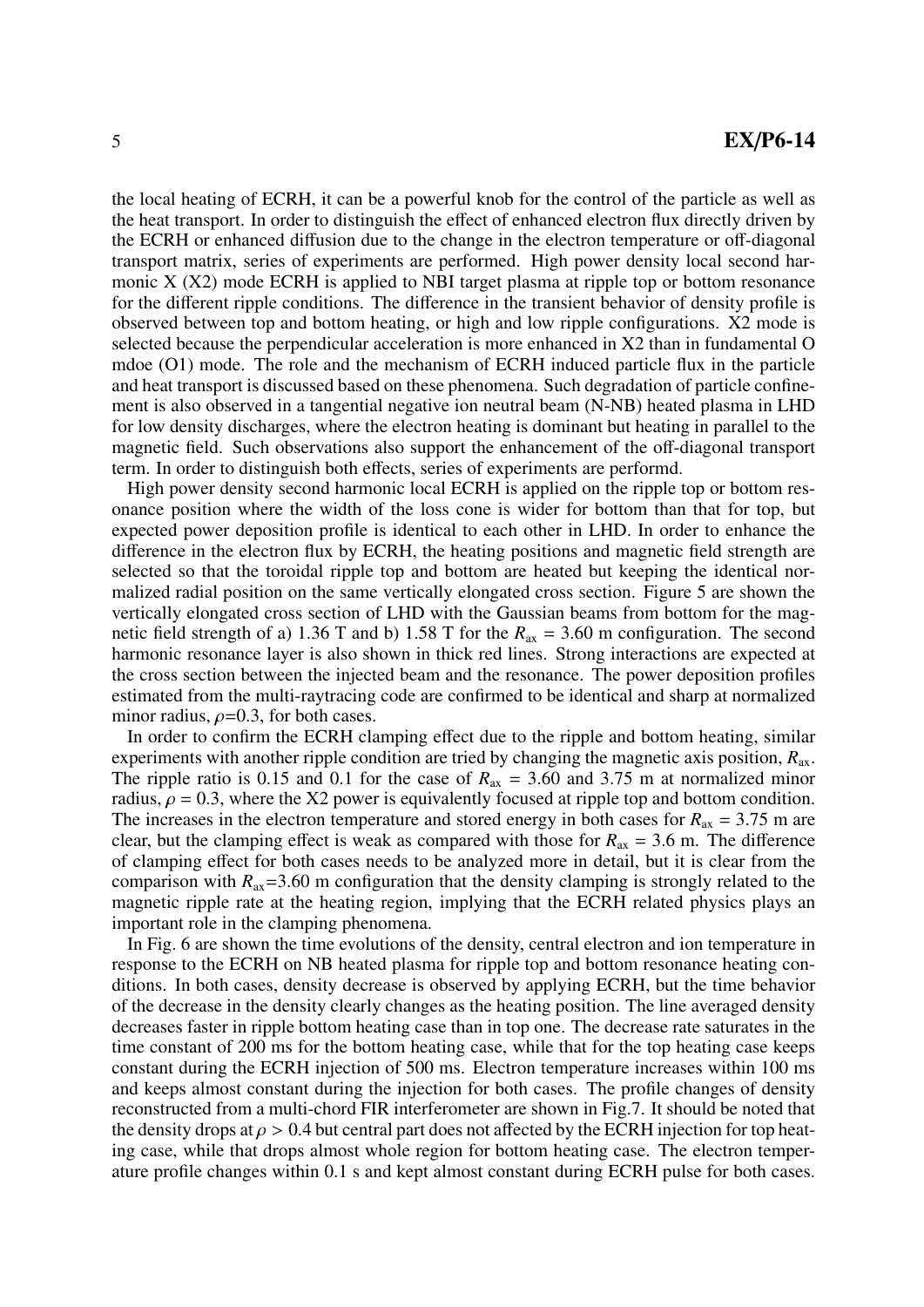

Figure 6: Temporal evolutions of line aver- after ECH injection [a) and c) ]. Time evolu*aged density, central electron and ion temper-tions of the density at several spatial points b), ature for ripple top (dotted lines) and bottom and d) for ripple top [a) and b) ] and bottom [ (thick lines) ECRH on NB heated discharge. c)and d) ] heating cases.*

The temperature increase of the central region for the case of ripple bottom due to the ECRH is larger as compared with the ripple top case. In both cases, the profile change occurs in less than 100 ms and kept almost constant after 100 ms from the ECRH injection. This means that the change in the density profile evolutions after 100 ms of ECRH injection are attributed to the diagonal term and direct flux due to the ECRH in the electron diffusion.

Neglecting the source and sink term other than that due to ECRH, diffusion equation can be written by electron density  $n_e(r, t)$  and temperature profiles  $T_e(r, t)$  as

$$
\Gamma_{\rm e}(r,t) = D_{\rm e,n}(r,t) \frac{\partial n_{\rm e}(r,t)}{\partial r} + D_{\rm e,T}(r,t) \frac{\partial T_{\rm e}(r,t)}{\partial r} + \Gamma_{\rm ECH}(r,t)
$$
\n(1)

Here,  $D_{e,n}(r, t)$  denotes the normal electron diffusion coefficient, while  $D_{e,T}(r, t)$  does an off-diagonal element due to electron temperature gradient. Then, the diffusion equation is expressed with this electron flux  $\Gamma_e(r, t)$  as

$$
\frac{\partial n_{\rm e}(r,t)}{\partial t} = -\frac{\partial}{r \partial r} \Big( r \Gamma_{\rm e}(r,t) \Big). \tag{2}
$$



Figure 8: *Potential change during density pump out experiment measured by heavy ion beam probe at rho*=*0.0, 0.2, 0.4 and 0.6. Positive potential is formed as the ECRH turned on and strong radial electric field is observed near the resonance position at* ρ=*0.3 for the ripple bottom heating case.*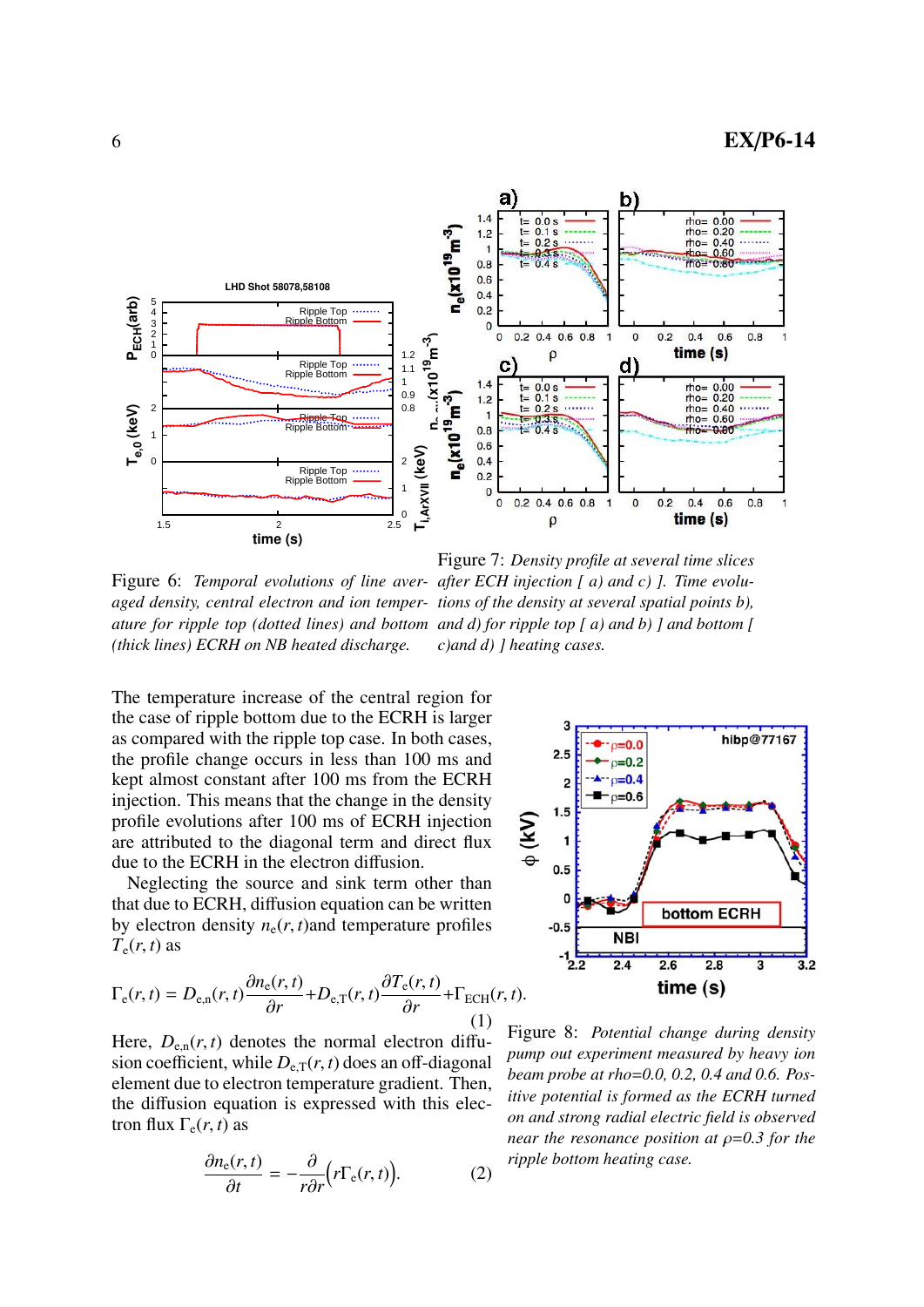Integrating over radius of Eq. (2) gives

$$
\Gamma_{\rm e}(r,t) = -\frac{1}{r} \int_0^r r' \frac{\partial n_{\rm e}(r',t)}{\partial t} \mathrm{d}r'.\tag{3}
$$

Thus total electron flux can be deduced from Eq. (3) by the experimentally observed quantity  $n_e(r', t)$ . Fast increase of the flux at  $\rho > 0.3$  is clear in the ripple bottom heating case than that in the top case. As is expected from Eq. (1), the correlations between density profile change and flux change indicate the effect of normal diffusion coefficient, but there seems no clear correlation between them. Second term in Eq. (1) describes the off-diagonal term from the temperature gradient.

As is described above, the temperature profile change occurs only at the beginning 100 ms after ECRH injection for both cases. So the correlation between the deduced flux and the temperature gradient should also be weak. These results indicate that the change in the deduced particle flux for the ripple top and bottom cases are directly driven by ECRH, although the dynamical dependence of the diffusion coefficient on the temperature and its gradient, off-diagonal term and the effect of the radial electric field should be considered more carefully.

The dynamics of the electric field and ECRH induced particle flux are investigated using heavy ion beam probe as shown in Fig. 8. Here, the ECRH power of 200 kW is concentrated at the ripple bottom near  $\rho = 0.3 \pm 0.02$ . The temperature profile changes within the time scale of 80 ms, while the potential profile change takes more than 100 ms as shown in Fig. 8. The time scale of density profile response is more than 300 ms. The comparison of the density, temperature, and potential profile change could clarify the dynamics of the direct ECRH induced radial flux and positive radial electric field toward the outside of the deposition region.

#### 5 Current profile control

Local power deposition is also powerful tool for driving local current to control the current profile. The advantage of the ECCD in helical system is that the current drive physics appears directly to the change in the rotational transform, due to the lack of ohmic current. Change in the rotational transform successfully measured by MSE for co and counter ECCD are shown in Fig. 9 a). The driven current of the order of 10 kA is localized near the center and directed as expected from Fisch-Boozer theory.

Driven current density profile estimated from these temporal changes in the rotational transform are shown in Fig. 9 b). Driven current is concentrated less than  $\rho < 0.4$  and the transient reverse current compensates outside resulting in total measured current outside in few kA. The power deposition region expected from raytracing calculation is within  $\rho = 0.2$  for all cases. The width of the deposition region tends to be equally large for the co- and counter ECCD cases as compared with ECRH case, due to the Doppler effect. Asymmetry in the driven current on drive direction might indicate the dynamic change in the ECCD efficiency due to the change of rotational transform.

#### 6 Conclusion

Highly focused and well defined power deposition is realized in LHD. This feature of the ECRH is applied to achieve and investigate ECRH and ECCD of high electron temperature plasma. Power deposition profile achieved is confirmed by the direct beam profile measurement inside the vacuum vessel. Experimental power deposition profile deduced from the modulation